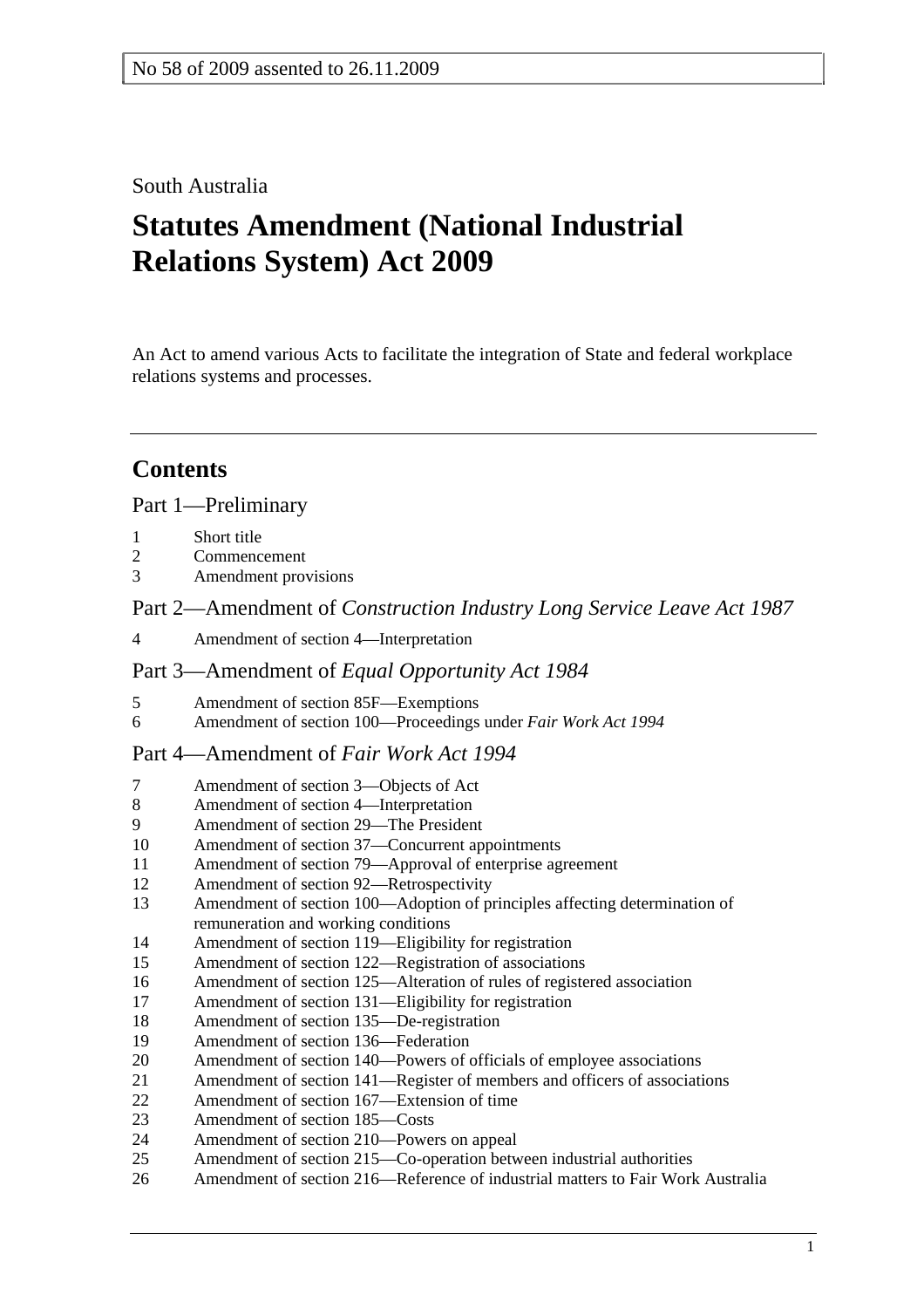- 27 Repeal of section 222
- 28 Amendment of section 237—Regulations
- 29 Amendment of Schedule 1—Transitional provisions
	- 18 National industrial relations system
- 30 Insertion of Schedules 2 and 2A

Schedule 2—Continuity of industrial arrangements—government business enterprises

- 1 Preliminary
- 2 Operation of federal industrial instruments
- 3 Ability to carry over matters

#### Schedule 2A—Continuity of industrial arrangements—local government sector

- 1 Preliminary
- 2 State industrial instruments
- 3 Federal industrial instruments—immediate changeover
- 4 Federal enterprise agreements—later changeover
- Ability to carry over matters

## Part 5—Amendment of *Housing and Urban Development (Administrative Arrangements) Act 1995*

31 Amendment of section 17—Staff

## Part 6—Amendment of *Local Government Act 1999*

32 Insertion of section 302A 302A Local government sector employees

## Part 7—Amendment of *Long Service Leave Act 1987*

- 33 Amendment of section 3—Interpretation
- 34 Amendment of section 13—Failure to grant leave
- 35 Amendment of section 16—Act not to apply to certain workers

#### Part 8—Amendment of *Motor Accident Commission Act 1992*

36 Amendment of section 29A—Staff

#### Part 9—Amendment of *Occupational Health, Safety and Welfare Act 1986*

37 Amendment of section 4—Interpretation

#### Part 10—Amendment of *Petroleum (Submerged Lands) Act 1982*

38 Amendment of Schedule 7—Occupational health and safety

## Part 11—Amendment of *Public Corporations Act 1993*

39 Insertion of section 38B 38B Exclusion of operation of Commonwealth industrial relations legislation in specified cases

## Part 12—Amendment of *Rail Safety Act 2007*

40 Amendment of section 4—Interpretation

#### Part 13—Amendment of *South Australian Forestry Corporation Act 2000*

41 Amendment of section 15—Staff

## Part 14—Amendment of *Stamp Duties Act 1923*

42 Amendment of Schedule 2—Stamp duties and exemptions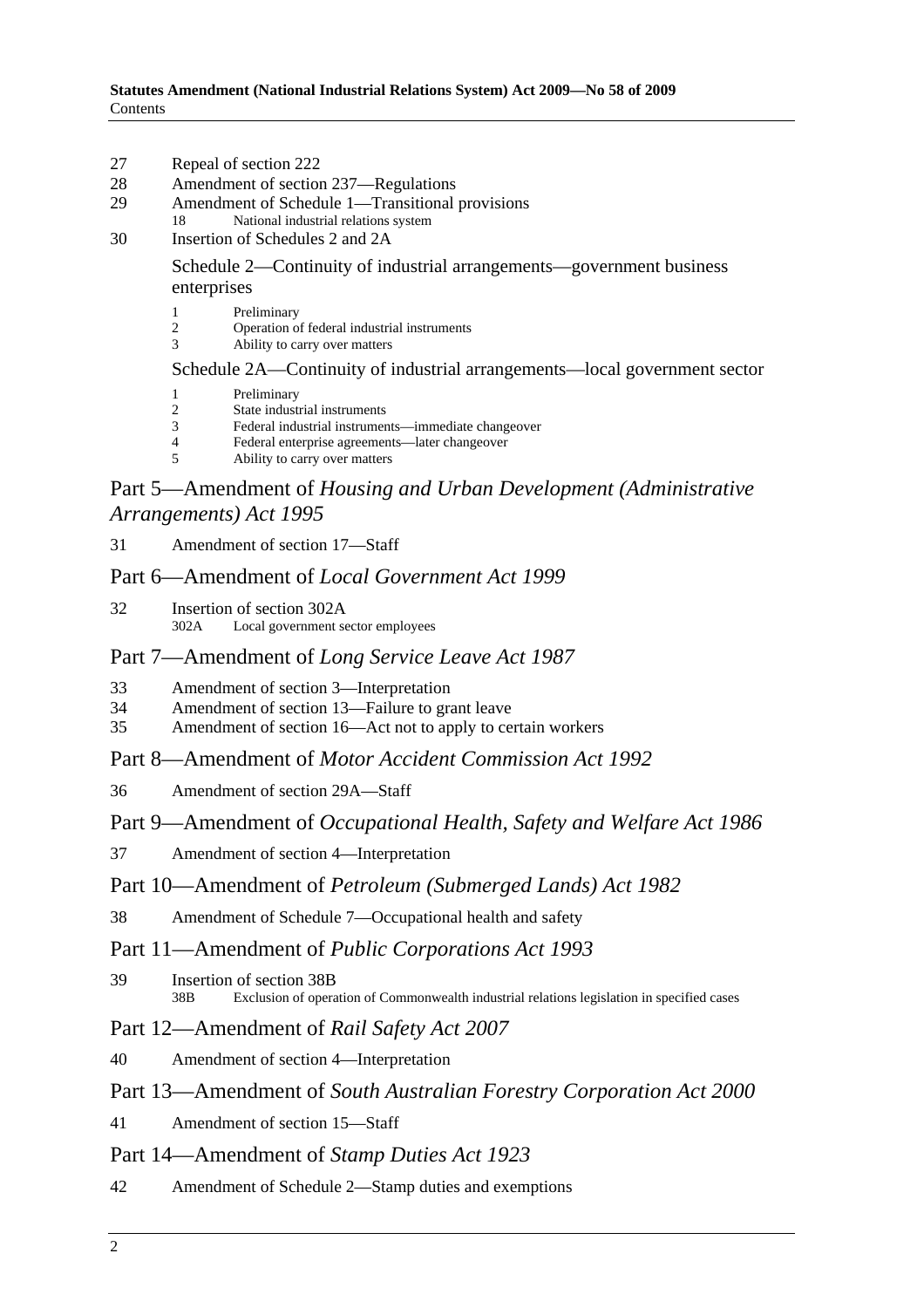## Part 15—Amendment of *State Lotteries Act 1966*

43 Amendment of section 13—Powers and functions of Commission

Part 16—Amendment of *Superannuation Funds Management Corporation of South Australia Act 1995*

44 Amendment of section 31—Staff of Corporation

Part 17—Amendment of *West Beach Recreation Reserve Act 1987*

45 Amendment of section 15—Officers and employees

Part 18—Amendment of *WorkCover Corporation Act 1994*

46 Insertion of section 22A 22A Exclusion of operation of Commonwealth industrial relations legislation

Part 19—Amendment of *Workers Rehabilitation and Compensation Act 1986*

47 Amendment of section 3—Interpretation

Schedule 1—Transitional provisions

1 Transitional provisions

## **The Parliament of South Australia enacts as follows:**

# **Part 1—Preliminary**

## **1—Short title**

This Act may be cited as the *Statutes Amendment (National Industrial Relations System) Act 2009*.

## **2—Commencement**

- (1) This Act will come into operation on a day to be fixed by proclamation.
- (2) Section 7(5) of the *Acts Interpretation Act 1915* does not apply to this Act or to a provision of this Act.

## **3—Amendment provisions**

In this Act, a provision under a heading referring to the amendment of a specified Act amends the Act so specified.

# **Part 2—Amendment of** *Construction Industry Long Service Leave Act 1987*

## **4—Amendment of section 4—Interpretation**

(1) Section 4(1), definition of *agreement*—delete the definition and substitute:

#### *agreement* means—

(a) an enterprise agreement under the *Fair Work Act 1994*; or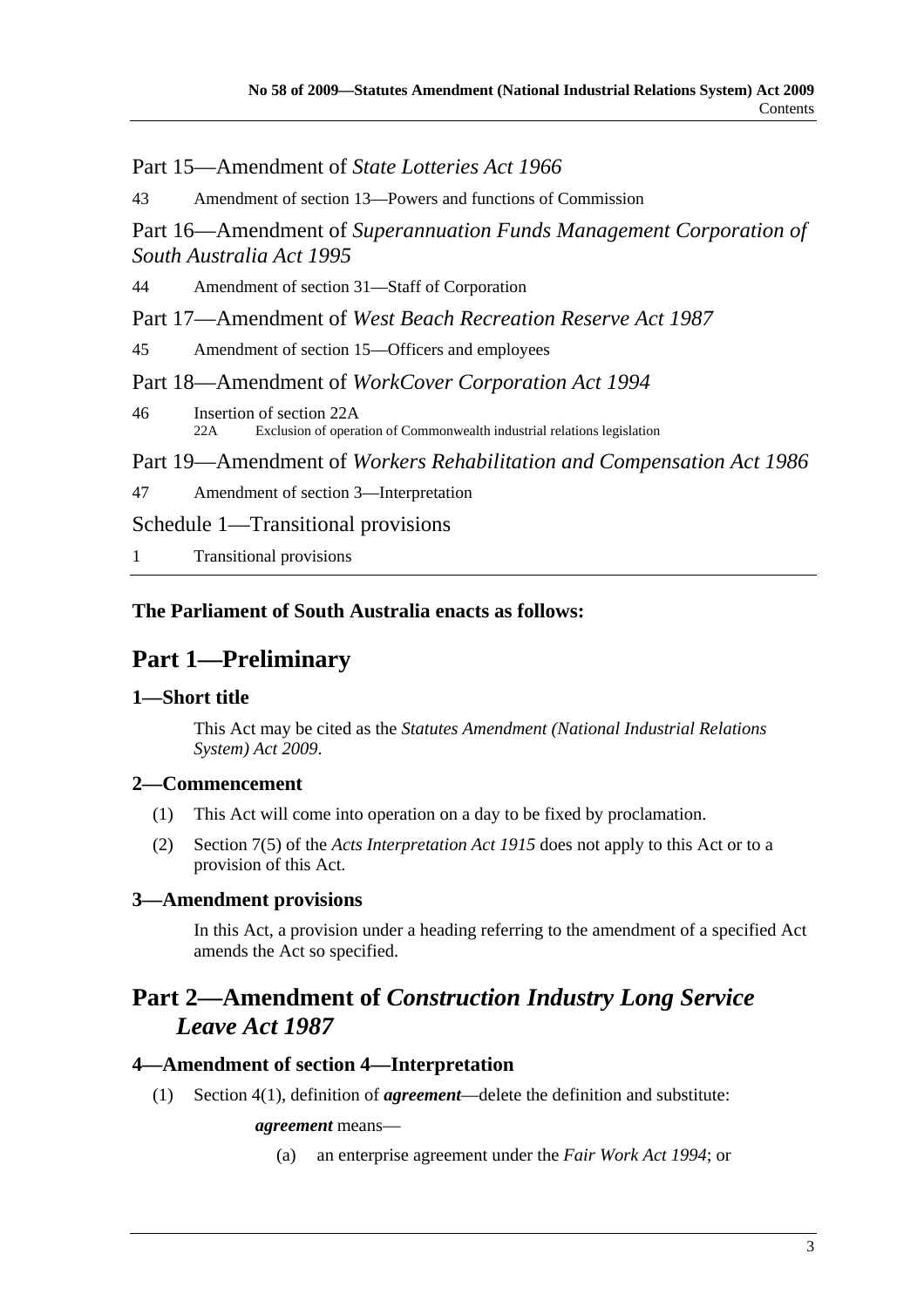- (b) an enterprise agreement under the *Fair Work Act 2009* of the Commonwealth; or
- (c) an agreement given continuing effect under the *Fair Work (Transitional Provisions and Consequential Amendments) Act 2009* of the Commonwealth;
- (2) Section 4(1), definition of *award*, (b)—delete paragraph (b) and substitute:
	- (b) an award, determination or order of Fair Work Australia under the *Fair Work Act 2009* of the Commonwealth;
	- (c) an award or determination given continuing effect under the *Fair Work (Transitional Provisions and Consequential Amendments) Act 2009* of the Commonwealth;

# **Part 3—Amendment of** *Equal Opportunity Act 1984*

## **5—Amendment of section 85F—Exemptions**

Section 85F(4)—delete subsection (4) and substitute:

- (4) This Division does not render unlawful—
	- (a) acts done in order to comply with the provisions of—
		- (i) an award or enterprise agreement under the *Fair Work Act 1994*; or
		- (ii) a fair work instrument under the *Fair Work Act 2009* of the Commonwealth; or
		- (iii) an award or determination given continuing effect under the *Fair Work (Transitional Provisions and Consequential Amendments) Act 2009* of the Commonwealth; or
	- (b) a decision to offer employment only to a young person, or the employment of a young person, where the rate of pay for that employment is a rate less than that applicable to an adult, fixed by or in accordance with the provisions of—
		- (i) an award or enterprise agreement under the *Fair Work Act 1994*; or
		- (ii) a fair work instrument under the *Fair Work Act 2009* of the Commonwealth; or
		- (iii) an award or determination given continuing effect under the *Fair Work (Transitional Provisions and Consequential Amendments) Act 2009* of the Commonwealth.

#### **6—Amendment of section 100—Proceedings under** *Fair Work Act 1994*

- (1) Section 100(2)—delete subsection (2) and substitute:
	- (2) If a person brings proceedings under—
		- (a) Chapter 3 Part 6 of the *Fair Work Act 1994*; or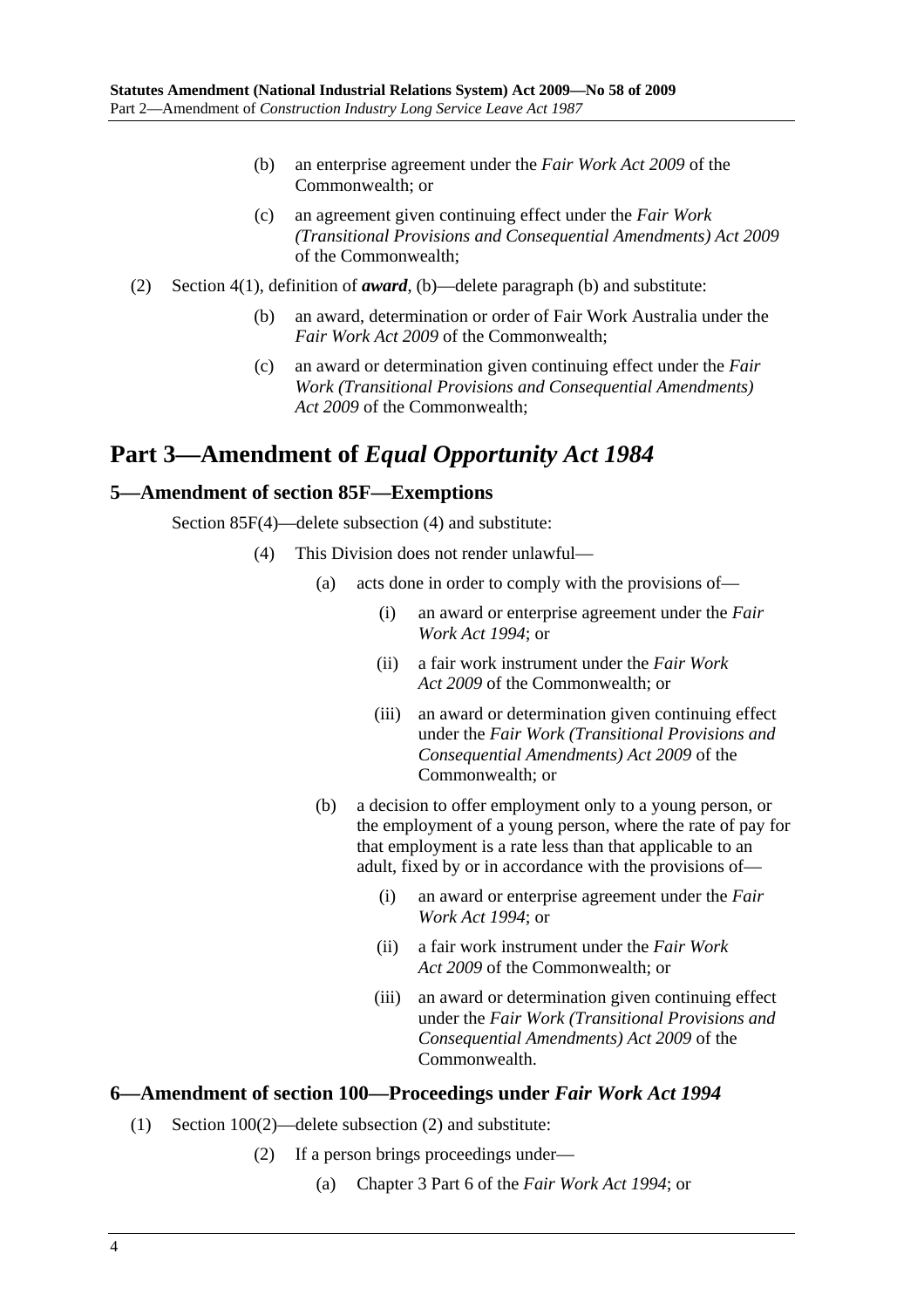(b) Part 3-2 of the *Fair Work Act 2009* of the Commonwealth,

in respect of dismissal from employment, and those proceedings are determined, that person cannot institute or prosecute proceedings under this Act in respect of that dismissal.

 (2) Section 100(3)—delete "the proceedings under the *Fair Work Act 1994*" and substitute:

> the proceedings under the *Fair Work Act 1994* or the *Fair Work Act 2009* of the Commonwealth

## **Part 4—Amendment of** *Fair Work Act 1994*

## **7—Amendment of section 3—Objects of Act**

Section 3(1)—after paragraph (o) insert:

and

- (p) to facilitate the establishment and operation of a national industrial relations system based on co-operative federalism through—
	- (i) the use of dual appointments to Commonwealth and State industrial authorities; and
	- (ii) the promotion and facilitation of other arrangements that assist in integrating State and federal workplace relations systems and processes.

#### **8—Amendment of section 4—Interpretation**

 (1) Section 4(1), definition of *association*, (b)—delete "the Commonwealth Act" and substitute:

the Commonwealth (Registered Organisations) Act

(2) Section 4(1), definition of *Commonwealth Act*—delete the definition and substitute:

*Commonwealth Act* means the *Fair Work Act 2009* of the Commonwealth;

*Commonwealth (Registered Organisations) Act* means the *Fair Work (Registered Organisations) Act 2009* of the Commonwealth;

- (3) Section 4(1), definition of *Commonwealth Commission*—delete the definition
- (4) Section 4(1)—after the definition of *examinable arrangements* insert:

*Fair Work Australia* means Fair Work Australia established under the Commonwealth Act (or an industrial authority that takes the place of Fair Work Australia under Commonwealth law);

(5) Section 4(1), definition of *industrial authority*, (b)—after "conciliation" insert:

, determination

- (6) Section 4(1), definition of *industrial instrument*, (b)—delete paragraph (b) and substitute:
	- (b) a fair work instrument under the Commonwealth Act; or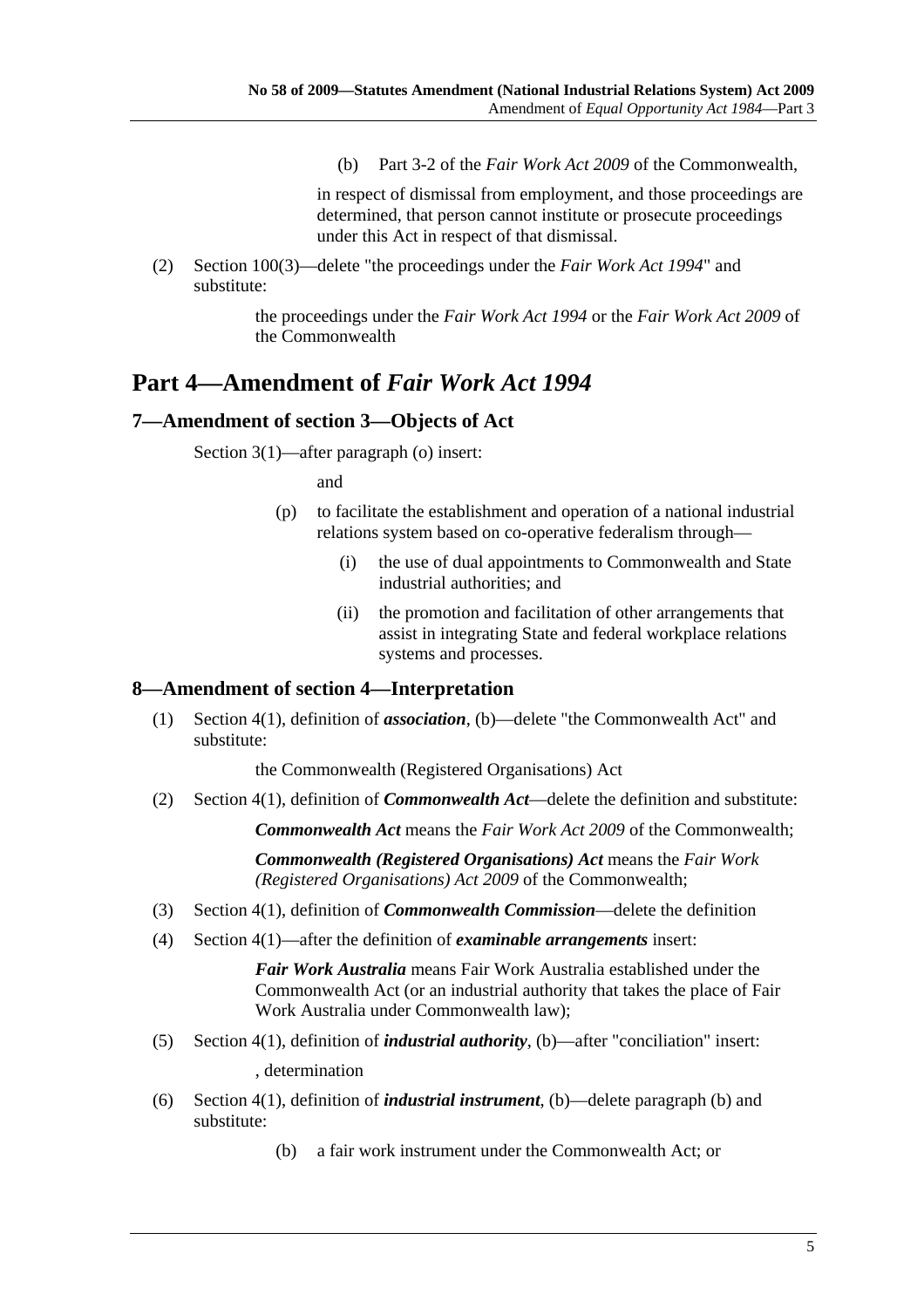- (c) an instrument (but not an Australian workplace agreement) given continuing effect under the *Fair Work (Transitional Provisions and Consequential Amendments) Act 2009* of the Commonwealth;
- (7) Section 4(1), definition of *Industrial Registrar* or *Registrar* (b)—delete "an officer" and substitute:

a person

 (8) Section 4(1), definition of *organisation*—delete "the Commonwealth Act" and substitute:

the Commonwealth (Registered Organisations) Act

#### **9—Amendment of section 29—The President**

- (1) Section 29—after subsection (4) insert:
	- (4a) The President must perform his or her functions, and exercise his or her powers, in a manner that facilitates and encourages co-operation between the Commission and Fair Work Australia or other prescribed Commonwealth industrial authorities.
	- (4b) Without limiting subsection (4a), the President may—
		- (a) consult with the heads and principal officers of prescribed Commonwealth industrial authorities; and
		- (b) exchange information and discuss matters of mutual interest in relation to workplace relations with the heads and principal officers of prescribed Commonwealth industrial authorities; and
		- (c) take steps to encourage and facilitate the assigning of matters of mutual interest or relevance under this Act and the Commonwealth Act to persons who hold appointments under both Acts.
- (2) Section 29—after subsection (5) insert:
	- (6) In this section—

*prescribed Commonwealth industrial authority* means a Commonwealth board, court, tribunal or other body prescribed by the regulations for the purposes of this definition;

*principal officer*, in relation to a prescribed Commonwealth industrial authority, means a registrar, general manager or other chief officer of the prescribed Commonwealth industrial authority.

#### **10—Amendment of section 37—Concurrent appointments**

Section 37—after subsection (3) insert:

- (3a) In conjunction with the making of a concurrent appointment under subsection (3)—
	- (a) the requirements of section 34(2) will not apply in relation to the appointment; and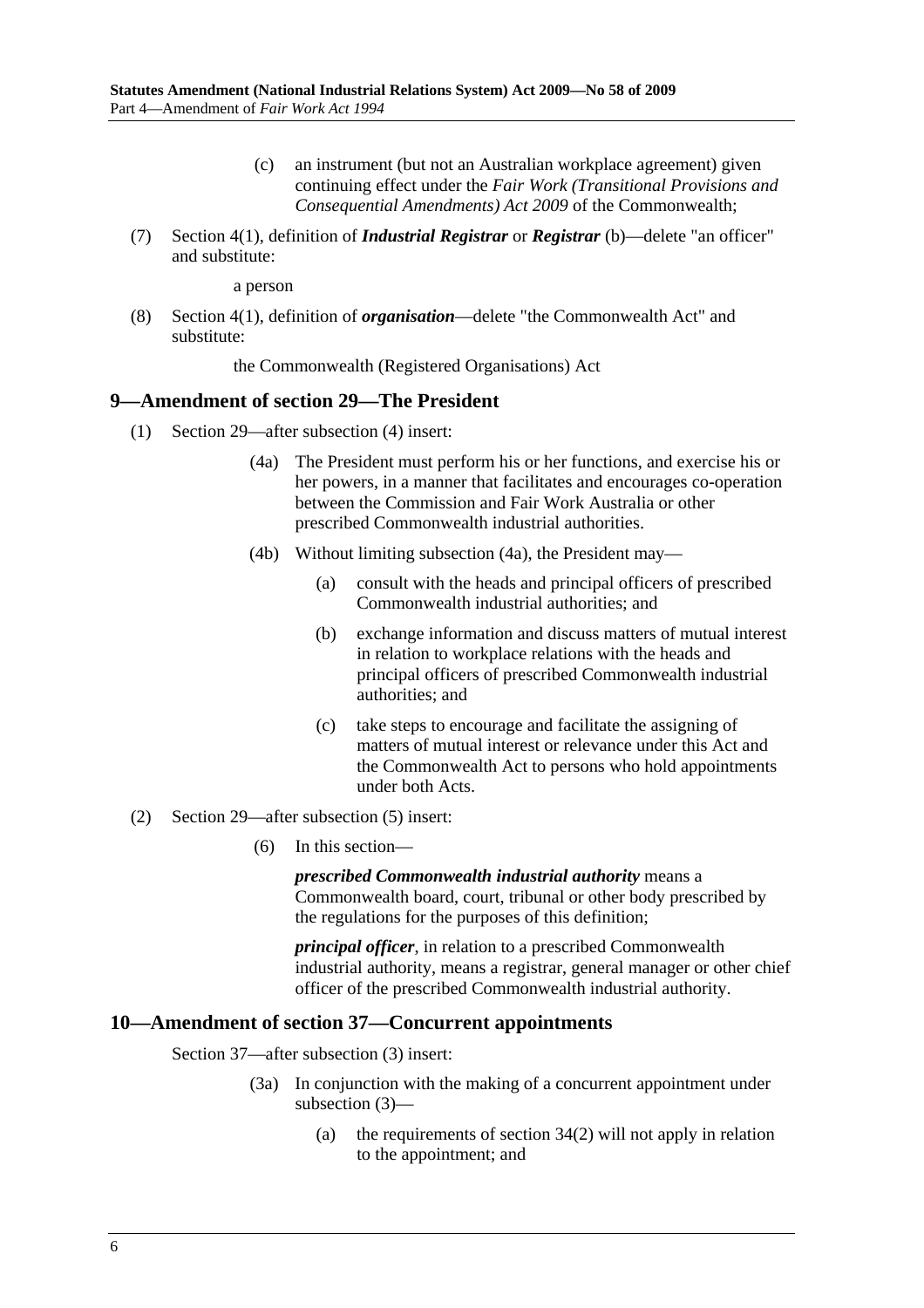(b) the member of the Commission appointed under that subsection will not be taken into account for the purposes of section 34(3).

## **11—Amendment of section 79—Approval of enterprise agreement**

- (1) Section 79(1)(e)(iii)—delete "or the Commonwealth Act"
- (2) Section 79(5)(e)—delete "or the Commonwealth Act"

## **12—Amendment of section 92—Retrospectivity**

(1) Section 92(2)(b)(ii)—delete "an award or agreement" and substitute:

a fair work instrument

 (2) Section 92(2)(c)—delete "or declaration of the Commonwealth Commission" and substitute:

or determination of Fair Work Australia

## **13—Amendment of section 100—Adoption of principles affecting determination of remuneration and working conditions**

Section 100(1)—delete "or declaration of the Commonwealth Commission" and substitute:

or determination of Fair Work Australia

## **14—Amendment of section 119—Eligibility for registration**

Section 119(2)—delete "the Commonwealth Act" and substitute: the Commonwealth (Registered Organisations) Act

## **15—Amendment of section 122—Registration of associations**

Section 122(1)(f)—delete "the Commonwealth Act" and substitute: the Commonwealth (Registered Organisations) Act

## **16—Amendment of section 125—Alteration of rules of registered association**

Section 125(5)(b)—delete "the Commonwealth Act" and substitute: the Commonwealth (Registered Organisations) Act

## **17—Amendment of section 131—Eligibility for registration**

Section 131(1)—delete "the Commonwealth Act" and substitute: the Commonwealth (Registered Organisations) Act

## **18—Amendment of section 135—De-registration**

- (1) Section 135(4)—delete "the Commonwealth Act" and substitute: the Commonwealth (Registered Organisations) Act
- (2) Section 135(5)—delete "the Commonwealth Act" and substitute: the Commonwealth (Registered Organisations) Act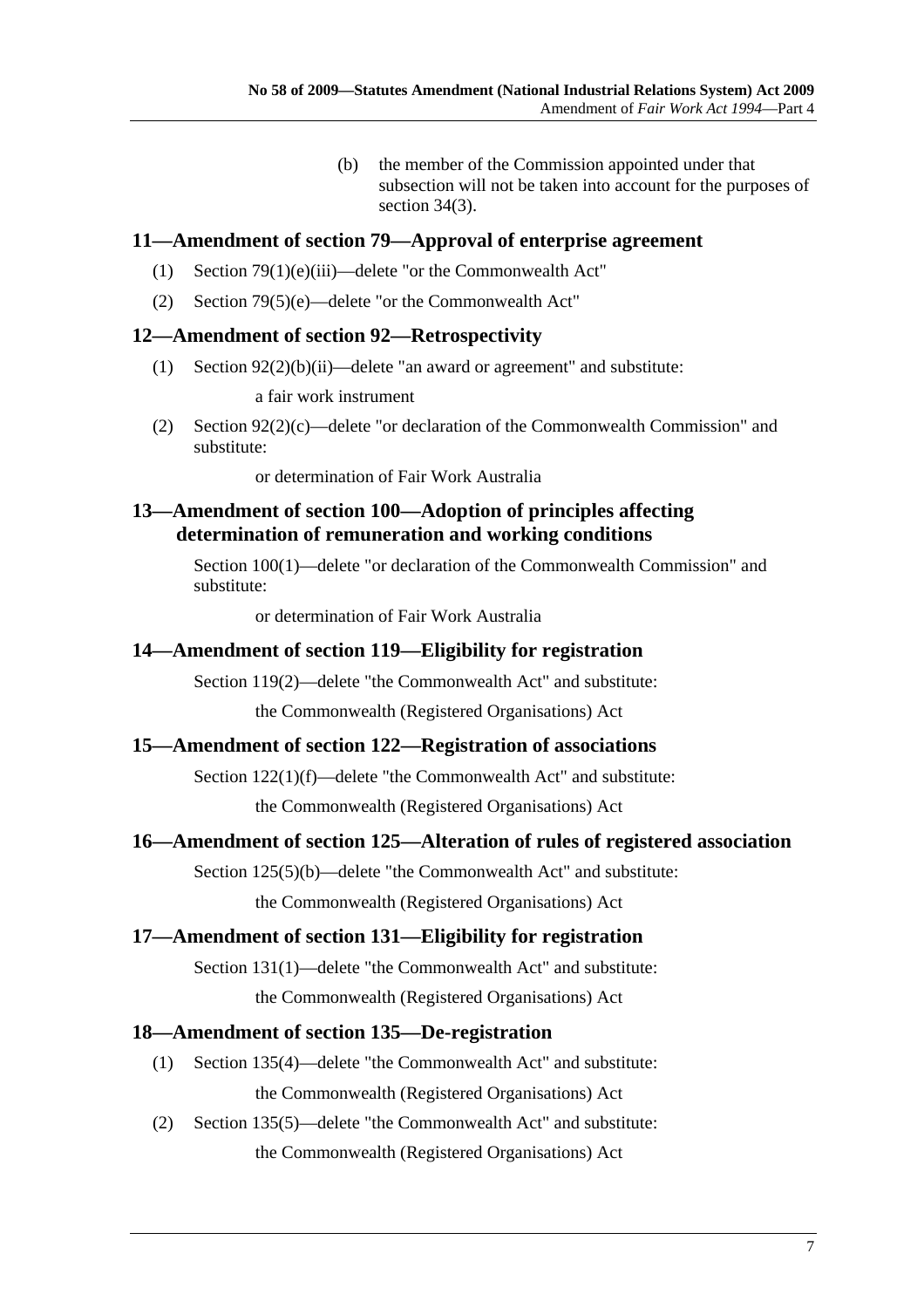#### **19—Amendment of section 136—Federation**

Section 136(1)—delete "the Commonwealth Act" and substitute:

the Commonwealth (Registered Organisations) Act

## **20—Amendment of section 140—Powers of officials of employee associations**

Section 140(5)—delete subsection (5)

## **21—Amendment of section 141—Register of members and officers of associations**

Section 141(7)—delete "the Commonwealth Act" and substitute:

the Commonwealth (Registered Organisations) Act

#### **22—Amendment of section 167—Extension of time**

Section 167(3)(a)—delete "the Commonwealth Commission" and substitute:

Fair Work Australia

## **23—Amendment of section 185—Costs**

Section 185—after its present contents (now to be designated as subsection (1)) insert:

- (2) In connection with the operation of subsection  $(1)(b)$ 
	- (a) costs need not be awarded so as to follow the event; and
	- (b) the Court, in considering whether to award costs and, if so, the extent of the award, must take into account—
		- (i) the conduct of the parties; and
		- (ii) the relative positions and circumstances of the appellant and the respondent (and of the successful and unsuccessful parties); and
		- (iii) the nature of the question in dispute and whether the proceedings have a broader impact than simply inter-parte proceedings between individual parties,

and may take into account such other matters as the Court thinks fit to ensure a just outcome in the circumstances of the case.

### **24—Amendment of section 210—Powers on appeal**

Section 210—after subsection (2) insert:

- (3) In connection with the operation of subsection (2)—
	- (a) costs need not follow the event; and
	- (b) the Full Commission, in considering whether to award costs and, if so, the extent of the award, must take into account—
		- (i) the conduct of the parties; and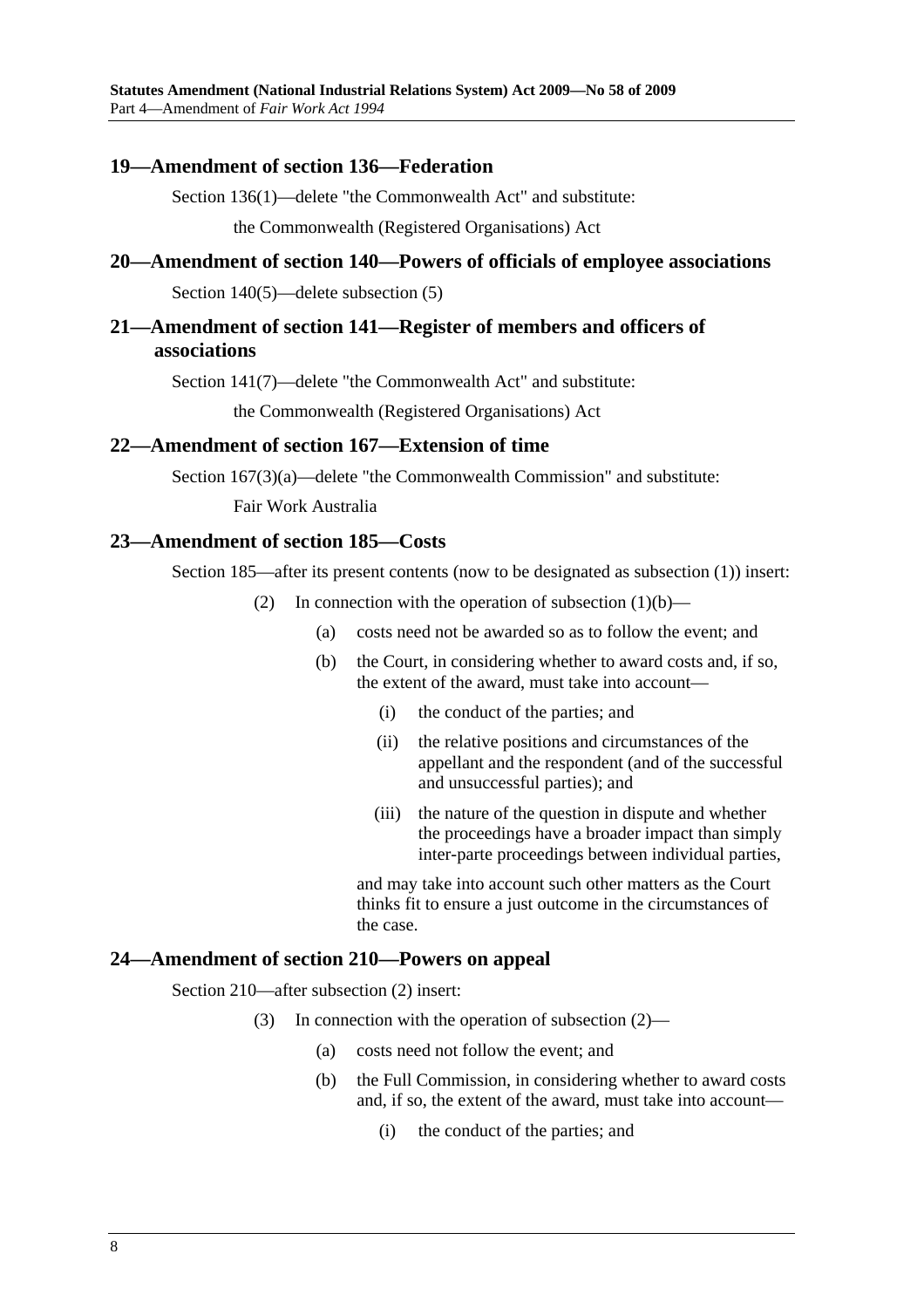- (ii) the relevant positions and circumstances of the appellant and the respondent (and of the successful and unsuccessful parties); and
- (iii) the nature of the question in dispute and whether the proceedings have a broader impact than simply inter-parte proceedings between individual parties,

and may take into account such other matters as the Full Commission thinks fit in order to ensure a just outcome in the circumstances of the case.

## **25—Amendment of section 215—Co-operation between industrial authorities**

(1) Section 215(3)—delete "the Commonwealth Commission" and substitute:

Fair Work Australia

 (2) Section 215(4)—delete "the Registrar of the Commonwealth Commission" and substitute:

the General Manager of Fair Work Australia

(3) Section 215(4)—after "the Registrars" insert:

and senior officials

## **26—Amendment of section 216—Reference of industrial matters to Fair Work Australia**

- (1) Section 216(1)—delete subsection (1) and substitute:
	- (1) The President of the Commission may, on his or her own initiative, request the President of Fair Work Australia to nominate a member of Fair Work Australia to deal with the whole or a part of an industrial matter.
- (2) Section 216(2)—delete "the Commonwealth Commission" and substitute:

Fair Work Australia

(3) Section 216(3)—delete "the Commonwealth Commission" and substitute:

Fair Work Australia

- (4) Section 216(4)—delete "the Commonwealth Commission" and substitute: Fair Work Australia
- (5) Section 216(5)—delete "the Commonwealth Commission" and substitute:

Fair Work Australia

## **27—Repeal of section 222**

Section 222—delete the section

#### **28—Amendment of section 237—Regulations**

- (1) Section 237(1)—delete subsection (1) and substitute:
	- (1) The Governor may make such regulations as are contemplated by this Act or as are necessary or expedient for the purposes of this Act.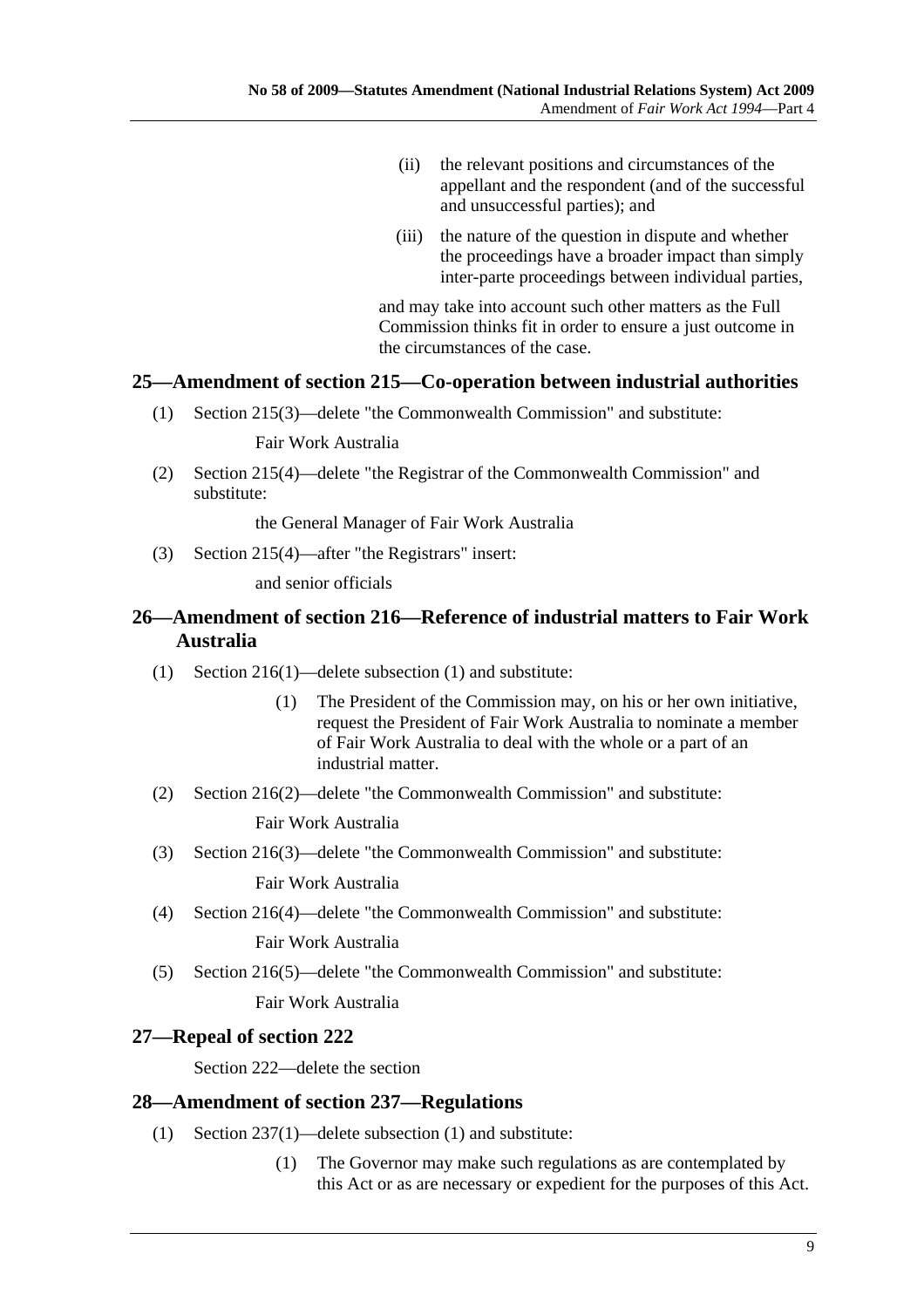- (1a) Without limiting the generality of subsection (1), regulations may make provision for any matter, including matters of a saving or transitional nature, relevant to the interaction between this Act and an Act of the Commonwealth.
- (2) Section 237—after subsection (2) insert:
	- (3) A regulation under this Act—
		- (a) may make different provision according to the matters or circumstances to which they are expressed to apply;
		- (b) may be of general or limited application;
		- (c) may provide that any matters or thing is to be determined, dispensed with, regulated or prohibited according to the discretion of the Minister or any other person or body prescribed by the regulations.

## **29—Amendment of Schedule 1—Transitional provisions**

Schedule 1—after clause 17 insert:

## **18—National industrial relations system**

(1) In this clause—

*designated day* means the day on which a Commonwealth law in the terms, or substantially in the terms, set out in the tabled text under the *Fair Work (Commonwealth Powers) Act 2009* comes into operation.

- (2) This Act will operate in relation to—
	- (a) any matter arising under this Act before the designated day (including a matter that is not in the nature of a right or that is procedural in nature); and
	- (b) any matter arising, directly or indirectly, out of such a matter,

insofar as the matter is not dealt with under the *Fair Work Act 2009* of the Commonwealth on or after the designated day.

- (3) Nothing in this clause is intended to limit or affect the operation of this Act—
	- (a) in relation to industrial or other matters that are not affected by a law of the Commonwealth relating to matters referred to the Parliament of the Commonwealth under the *Fair Work (Commonwealth Powers) Act 2009*; or
	- (b) in any other respect (except to the extent that this Act cannot apply by virtue of a law of the Commonwealth).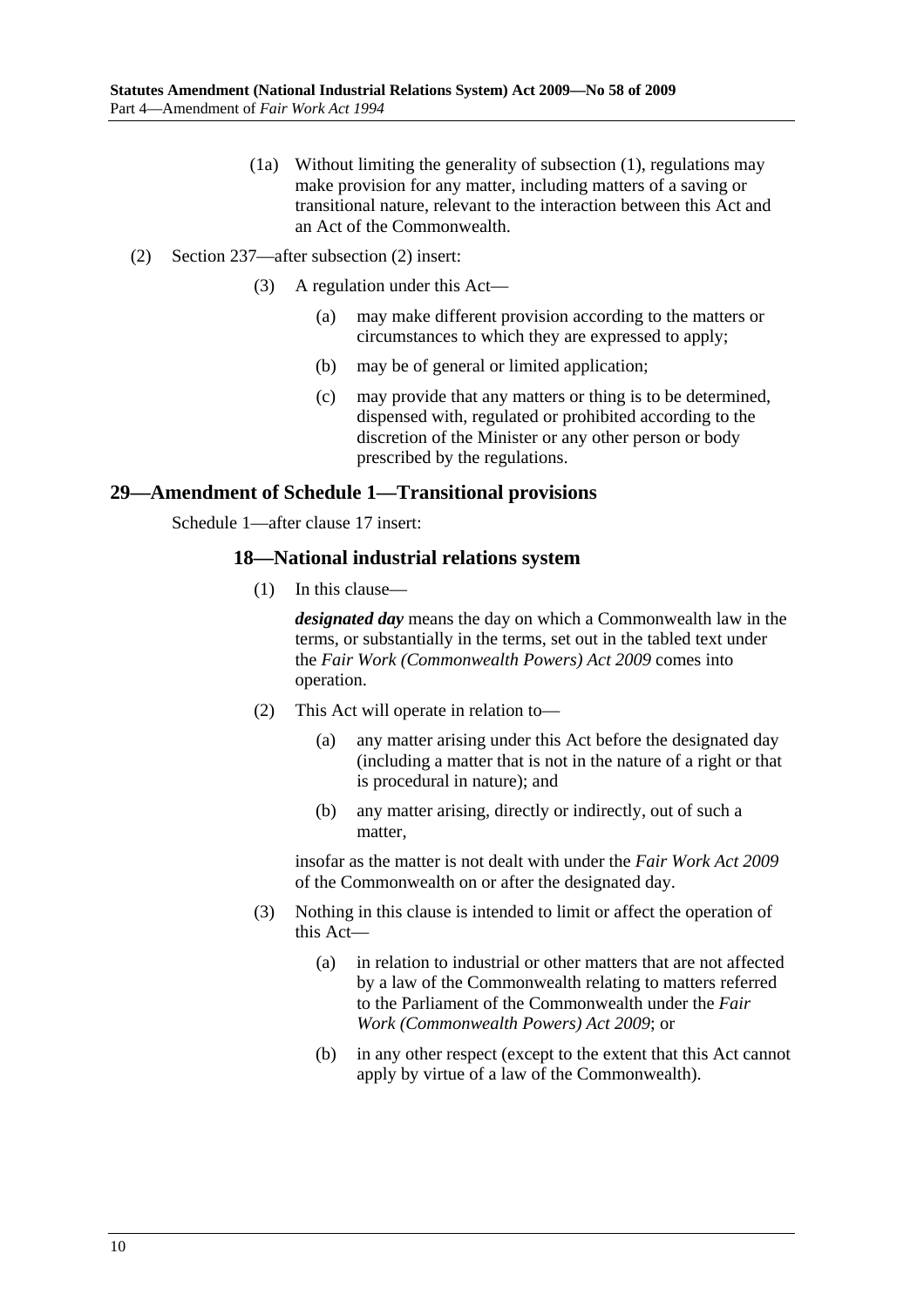## **30—Insertion of Schedules 2 and 2A**

After Schedule 1 insert:

# **Schedule 2—Continuity of industrial arrangements—government business enterprises**

## **1—Preliminary**

In this Schedule—

*federal industrial instrument* means any award, agreement determination, order or other form of instrument that relates to 1 or more industrial matters under the National Fair Work legislation, other than an Australian workplace agreement, a pre-reform AWA or an Individual Transitional Employment Agreement;

*GBE* means an agency or instrumentality of the Crown declared by proclamation to be a government business enterprise for the purposes of this Schedule;

*GBE employee* means a person employed or appointed by a GBE;

*National Fair Work legislation* means—

- (a) the Commonwealth Act; or
- (b) the *Fair Work (Transitional and Consequential Amendments) Act 2009* of the Commonwealth;

*relevant day* means, in relation to each GBE, a day fixed by the Governor by proclamation as being the relevant day for the purposes of the application of this Schedule to the GBE.

## **2—Operation of federal industrial instruments**

- (1) A federal industrial instrument that, on the relevant day in relation to a particular GBE, relates (or purports to relate) to the GBE employees of that GBE (being a federal industrial instrument in operation (or purportedly in operation) immediately before the relevant day), will, on the relevant day, be taken to be an award or enterprise agreement (as the case may require in order to achieve the greatest degree of correspondence) under this Act (insofar as it relates to those employees and any other relevant parties)—
	- (a) with the same terms and provisions as the relevant instrument under the relevant Act of the Commonwealth; but
	- (b) subject to any modification or exclusion prescribed by regulations made for the purposes of this subclause and subject to the operation of subclauses  $(2)$ ,  $(3)$ ,  $(4)$  and  $(5)$ .
- (2) The regulations may prescribe rules that are to be applied for the purposes of achieving the greatest degree of correspondence envisaged by subclause (1).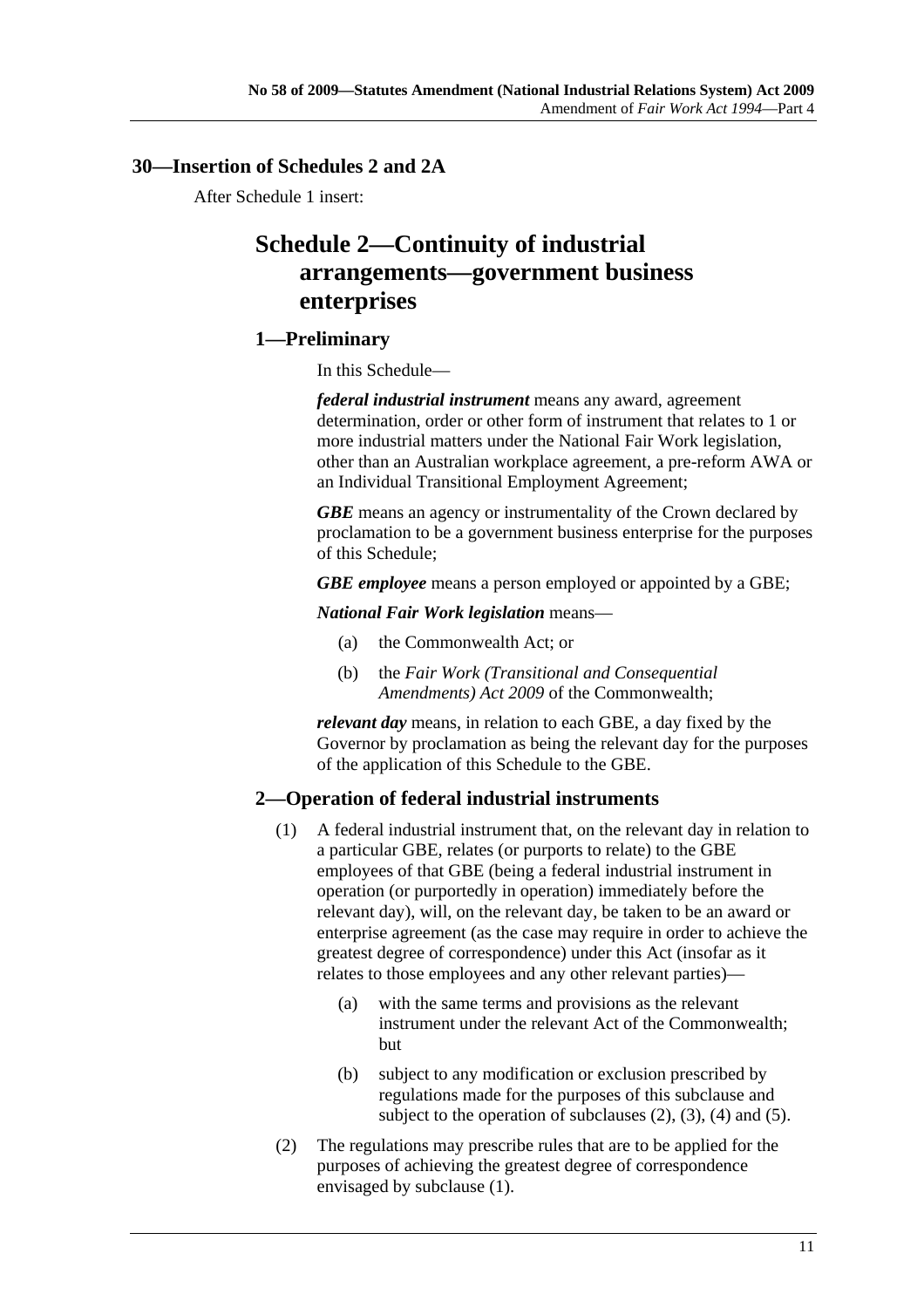- (3) If an award or enterprise agreement is taken to exist under this Act by virtue of the operation of subclause (1)—
	- (a) the award or enterprise agreement will be taken to be made or approved under this Act on the relevant day; and
	- (b) this Act will apply in relation to the award or enterprise agreement subject to such modifications or exclusions as may be prescribed by regulations made for the purposes of this subclause; and
	- (c) the Commission may, on application by the Minister, or on application by a person or body recognised by regulations made for the purposes of this subclause, vary or revoke any term or provision of the award or enterprise agreement if the Commission is satisfied that it is fair and reasonable to do so in the circumstances.
- (4) The Commission may, in varying an award or enterprise agreement under subclause (3)(c) (after taking into account what is fair and reasonable in the circumstances), confer an exemption from the operation of any provision of this Act (being an exemption that has effect subject to such conditions (if any) as the Commission thinks fit to impose).
- (5) Despite a preceding subclause, if an award or enterprise agreement taken to exist under this clause would, but for this subclause, provide for remuneration or other conditions of employment that are inferior to the standards that apply under Chapter 3 Part 1 Division 2, the award or enterprise agreement will be taken to be modified to the extent necessary to meet those standards.
- (6) An award or enterprise agreement taken to exist under this clause will, unless it has been superseded or rescinded in the meantime. expire at the end of the period of 2 years from the relevant day.

## **3—Ability to carry over matters**

The Commission may, in connection with the operation of this Schedule, or any matter arising, directly or indirectly, out of the operation of this Schedule—

- (a) accept, recognise, adopt or rely on any step taken under, or for the purposes of, the National Fair Work legislation; and
- (b) accept or rely on any matter or thing (including in the nature of evidence presented for the purposes of any proceedings) that has been presented, filed or provided under, or for the purposes of, the National Fair Work legislation; and
- (c) give effect in any other way to any other thing done under, or for the purposes of, the National Fair Work legislation.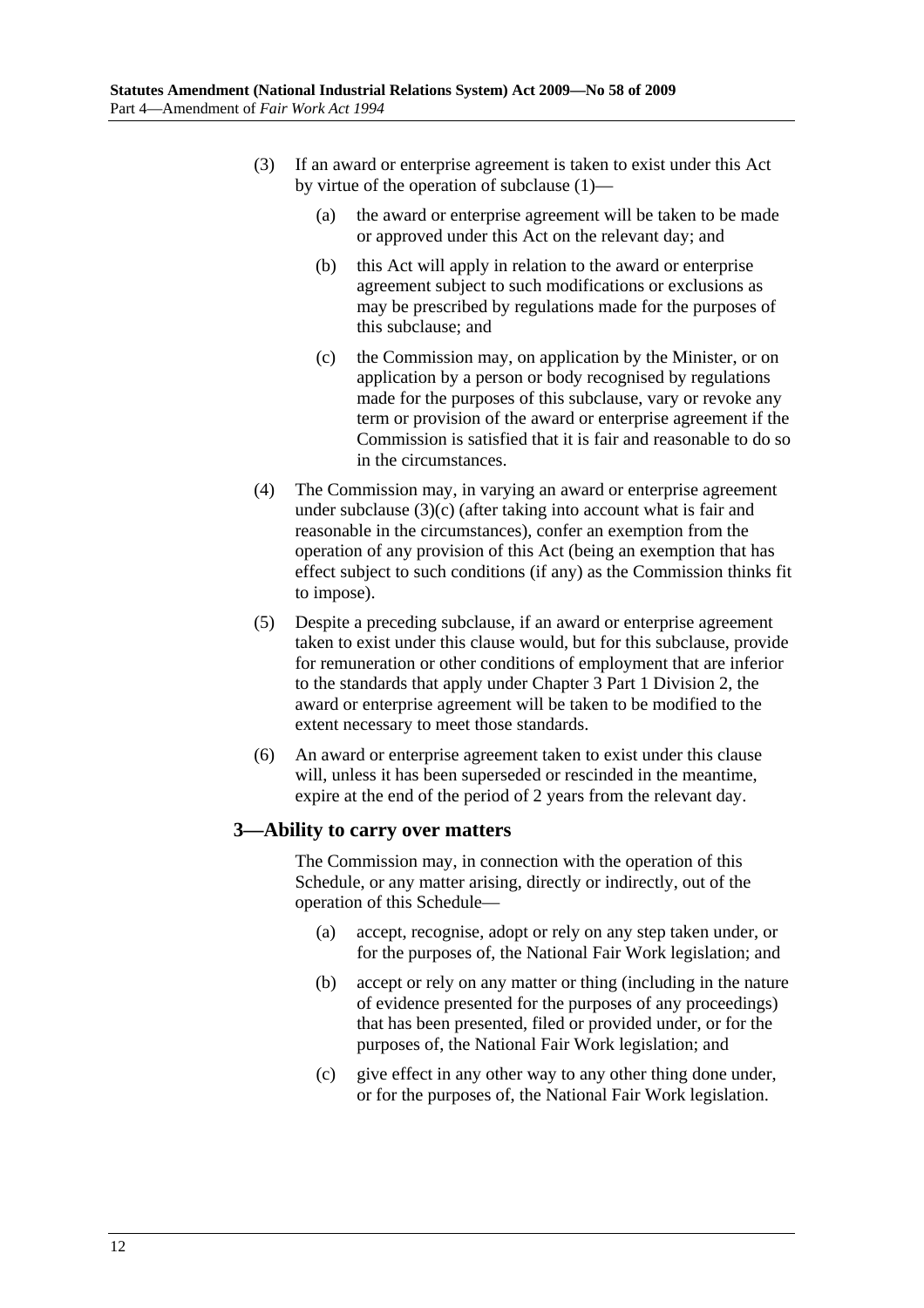# **Schedule 2A—Continuity of industrial arrangements—local government sector**

## **1—Preliminary**

In this Schedule—

*designated day* means the day on which this Schedule comes into operation;

*federal enterprise agreement* means an enterprise agreement under the Commonwealth Act;

*federal industrial instrument* means any award, agreement determination, order or other form of instrument that relates to 1 or more industrial matters under the National Fair Work legislation, other than an Australian workplace agreement, a pre-reform AWA or an Individual Transitional Employment Agreement;

*local government sector employee* has the same meaning as in the *Fair Work (Commonwealth Powers) Act 2009*;

*National Fair Work legislation* means—

- (a) the Commonwealth Act; or
- (b) the *Fair Work (Transitional Provisions and Consequential Amendments) Act 2009* of the Commonwealth;

#### *State industrial instrument* means—

- (a) an enterprise agreement approved (or purportedly reached) under this Act; or
- (b) an agreement reached (or purportedly approved) as a result of a referral of a matter to the Commission under Schedule 1 of the *Commercial Arbitration and Industrial Referral Agreements Act 1986*.

## **2—State industrial instruments**

A State industrial instrument—

- (a) that relates (or purports to relate) to local government sector employees; and
- (b) that is in operation (or purportedly in operation) immediately before the designated day,

is to be taken to be, and to have always been, valid and effectual for the purposes of the law of the State.

## **3—Federal industrial instruments—immediate changeover**

- (1) A federal industrial instrument—
	- (a) that relates (or purports to relate) to local government sector employees; and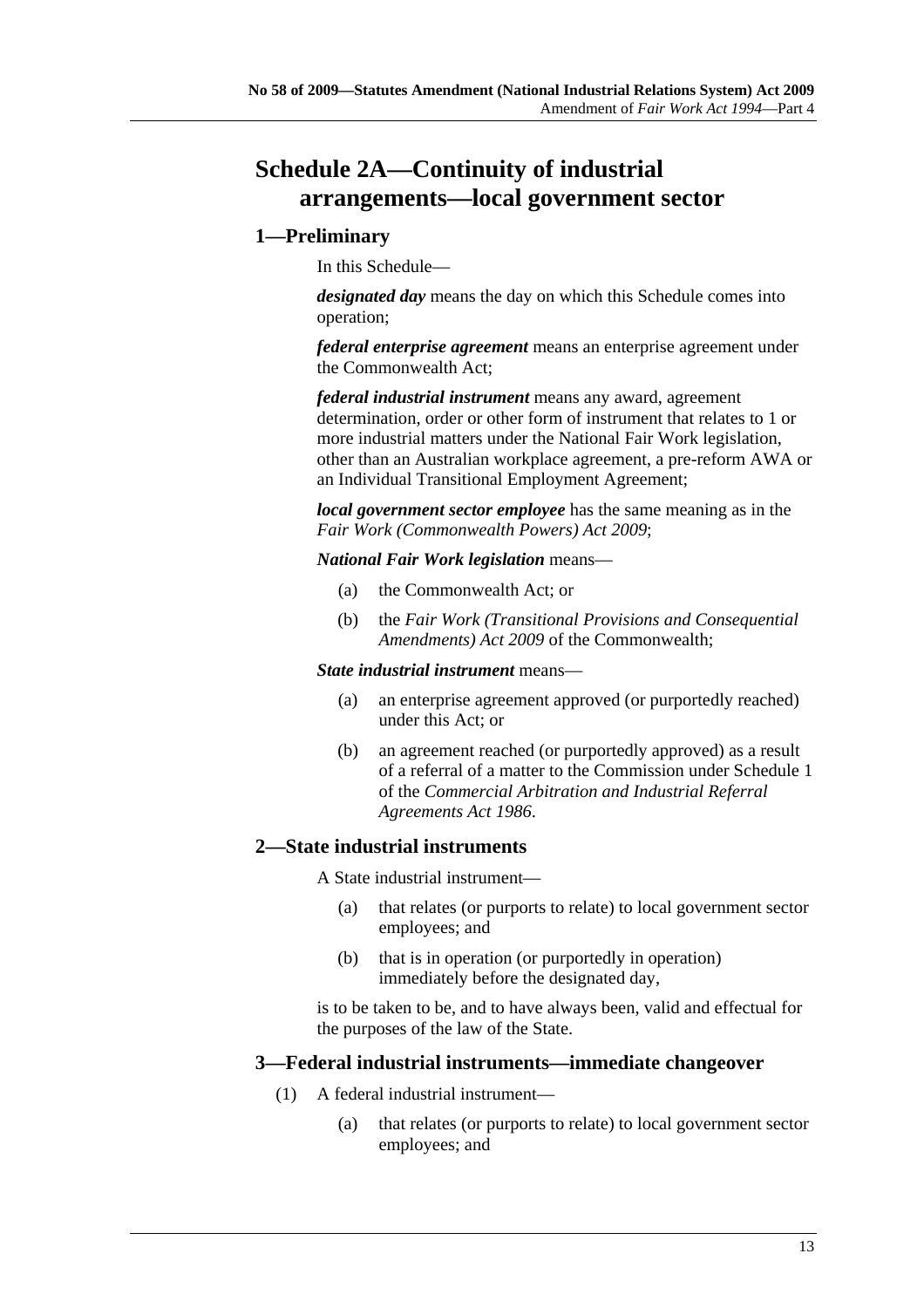- (b) that is in operation (or purportedly in operation) immediately before the designated day; and
- (c) in the case of an award—that is brought within the ambit of this clause by proclamation,

will, on the designated day, be taken to be an award or enterprise agreement (as the case may require in order to achieve the greatest degree of correspondence) under this Act (insofar as it relates to those employees and any other relevant parties)—

- (d) with the same terms and provisions as the relevant instrument under the relevant Act of the Commonwealth; but
- (e) subject to any modification or exclusion prescribed by regulations made for the purposes of this subclause and subject to the operation of subclauses  $(2)$ ,  $(3)$ ,  $(4)$  and  $(5)$ .
- (2) The regulations may prescribe rules that are to be applied for the purposes of achieving the greatest degree of correspondence envisaged by subclause (1).
- (3) If an award or enterprise agreement is taken to exist under this Act by virtue of the operation of subclause (1)—
	- (a) the award or enterprise agreement will be taken to be made or approved under this Act on the designated day; and
	- (b) this Act will apply in relation to the award or enterprise agreement subject to such modifications or exclusions as may be prescribed by regulations made for the purposes of this subclause; and
	- (c) the Commission may, on application by the Minister, or on application by a person or body recognised by regulations made for the purposes of this subclause, vary or revoke any term or provision of the award or enterprise agreement if the Commission is satisfied that it is fair and reasonable to do so in the circumstances.
- (4) The Commission may, in varying an award or enterprise agreement under subclause (3)(c) (after taking into account what is fair and reasonable in the circumstances), confer an exemption from the operation of any provision of this Act (being an exemption that has effect subject to such conditions (if any) as the Commission thinks fit to impose).
- (5) Despite a preceding subclause, if an award or enterprise agreement taken to exist under this clause would, but for this subclause, provide for remuneration or other conditions of employment that are inferior to the standards that apply under Chapter 3 Part 1 Division 2, the award or enterprise agreement will be taken to be modified to the extent necessary to meet those standards.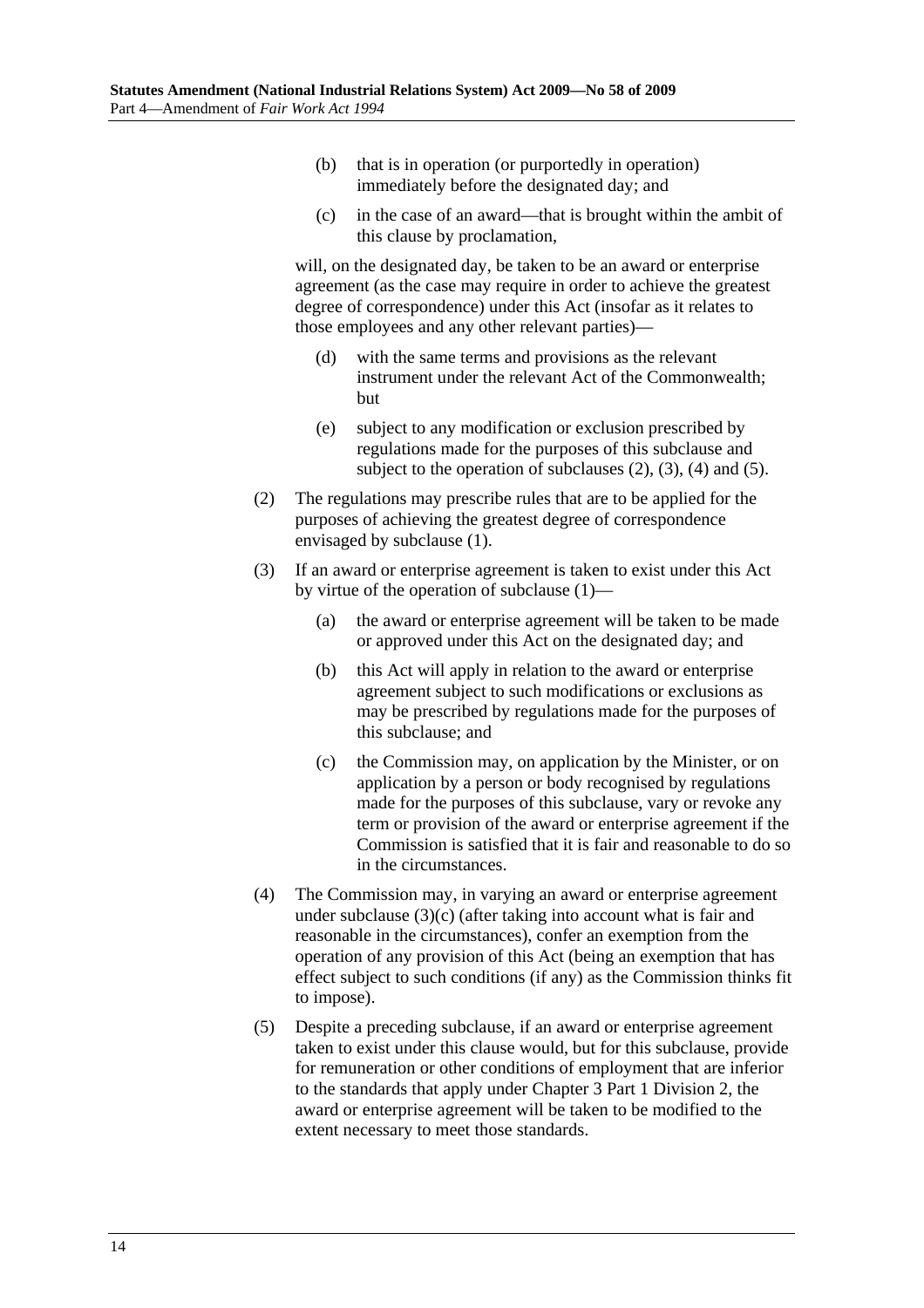(6) An award or enterprise agreement taken to exist under this clause will, unless it has been superseded or rescinded in the meantime, expire at the end of the period of 2 years from the designated day.

## **4—Federal enterprise agreements—later changeover**

- $(1)$  If—
	- (a) an application for approval of a federal enterprise agreement that relates to local government sector employees has been made under section 185 of the Commonwealth Act before the designated day but not approved by Fair Work Australia by that day; and
	- (b) Fair Work Australia then approves the federal enterprise agreement under the Commonwealth Act on or after the designated day,

then the federal enterprise agreement will, on its approval by Fair Work Australia, be taken to be an enterprise agreement that has been approved by this Act—

- (c) with the same terms and provisions as the federal enterprise agreement; but
- (d) subject to any modification or exclusion prescribed by regulations made for the purposes of this subclause and subject to the operation of subclauses  $(2)$ ,  $(3)$  and  $(4)$ .
- (2) If an enterprise agreement is taken to be approved under this Act by virtue of the operation of subclause (1)—
	- (a) this Act will apply in relation to the enterprise agreement subject to such modifications or exclusions as may be prescribed by regulations made for the purposes of this subclause; and
	- (b) the Commission may, on application by the Minister, or on application by a person or body recognised by regulations made for the purposes of this subclause, vary any term or provision of the enterprise agreement if the Commission is satisfied that it is fair and reasonable to do so in the circumstances.
- (3) The Commission may, in varying an enterprise agreement under subclause (2)(b) (after taking into account what is fair and reasonable in the circumstances), confer an exemption from the operation of any provision of this Act (being an exemption that has effect subject to such conditions (if any) as the Commission thinks fit to impose).
- (4) Despite a preceding subclause, if an enterprise agreement taken to be approved under this clause would, but for this subclause, provide for remuneration or other conditions of employment that are inferior to the standards that apply under Chapter 3 Part 1 Division 2, the enterprise agreement will be taken to be modified to the extent necessary to meet those standards.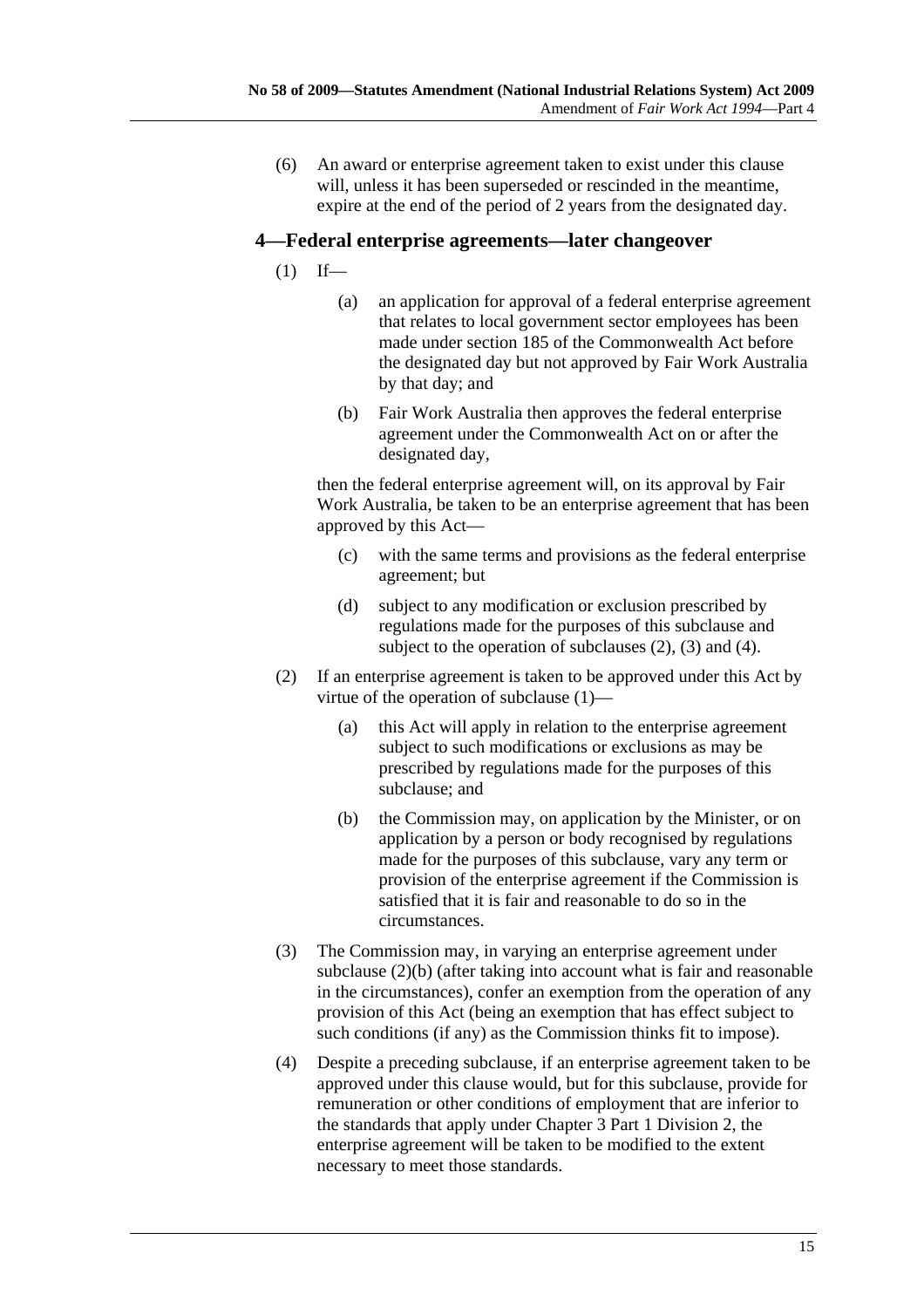(5) An enterprise agreement taken to be approved under this clause will, unless it has been superseded or rescinded in the meantime, expire at the end of the period of 2 years from the date of approval of the federal enterprise agreement.

## **5—Ability to carry over matters**

The Commission may, in connection with the operation of this Schedule, or any matter arising, directly or indirectly, out of the operation of this Schedule—

- (a) accept, recognise, adopt or rely on any step taken under, or for the purposes of, the National Fair Work legislation; and
- (b) accept or rely on any matter or thing (including in the nature of evidence presented for the purposes of any proceedings) that has been presented, filed or provided under, or for the purposes of, the National Fair Work legislation; and
- (c) give effect in any other way to any other thing done under, or for the purposes of, the National Fair Work legislation.

# **Part 5—Amendment of** *Housing and Urban Development (Administrative Arrangements) Act 1995*

## **31—Amendment of section 17—Staff**

Section 17—after subsection (3) insert:

- (4) *HomeStart Finance* (a statutory corporation under this Act) is declared not to be a national system employer for the purposes of the *Fair Work Act 2009* of the Commonwealth.
- (5) The Governor may, by proclamation, fix a day on which subsection (4) will expire.

# **Part 6—Amendment of** *Local Government Act 1999*

## **32—Insertion of section 302A**

After section 302 insert:

## **302A—Local government sector employees**

- (1) A local government sector employer brought within the ambit of this subsection by the regulations (either by being specifically prescribed or by being a member of a prescribed class) is declared not to be a national system employer for the purposes of the *Fair Work Act 2009* of the Commonwealth.
- (2) In this section—

#### *local government sector employer* means—

- (a) a council; or
- (b) a subsidiary or a regional subsidiary; or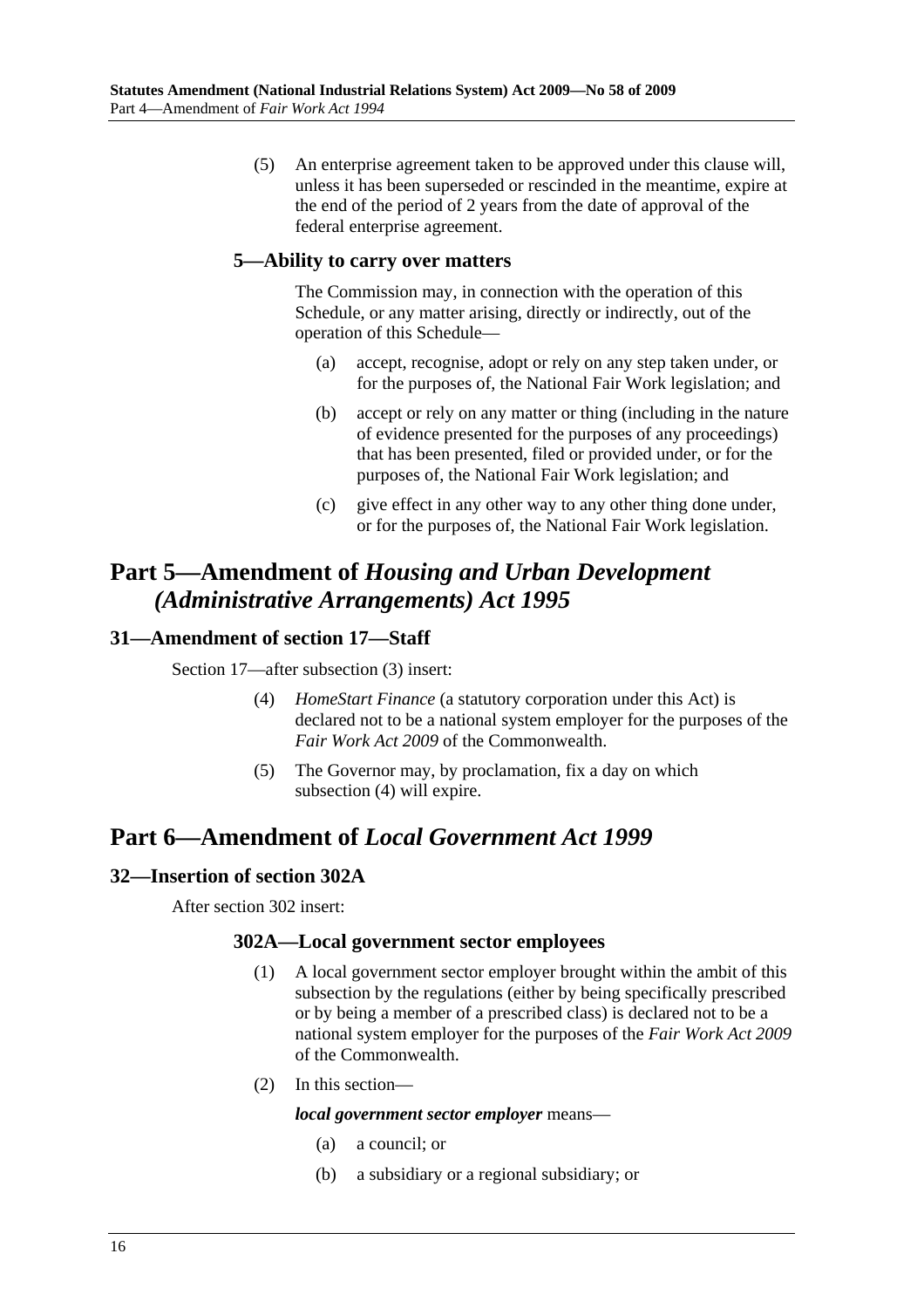- (c) any other entity established under this Act; or
- (d) the LGA; or
- (e) any other entity established by a body referred to in a preceding paragraph.

# **Part 7—Amendment of** *Long Service Leave Act 1987*

## **33—Amendment of section 3—Interpretation**

- (1) Section 3(1), definition of *agreement*, (b)—delete paragraph (b) and substitute:
	- (b) an enterprise agreement under the *Fair Work Act 2009* of the Commonwealth; or
	- (c) an agreement given continuing effect under the *Fair Work (Transitional Provisions and Consequential Amendments) Act 2009* of the Commonwealth;
- (2) Section 3(1), definition of *award*, (b)—delete paragraph (b) and substitute:
	- (b) an award, determination or order of Fair Work Australia under the *Fair Work Act 2009* of the Commonwealth; or
	- (c) an award or determination given continuing effect under the *Fair Work (Transitional Provisions and Consequential Amendments) Act 2009* of the Commonwealth;
- (3) Section 3(1), definition of *enterprise agreement*—delete the definition and substitute:

*enterprise agreement* means an enterprise agreement under the *Fair Work Act 1994*;

 (4) Section 3(1), definition of *inspector*—delete "*Industrial and Employee Relations Act 1994*" and substitute:

*Fair Work Act 1994*

(5) Section 3(1), definition of *registered association*—delete the definition and substitute:

*registered association* means—

- (a) an association registered under the *Fair Work Act 1994*; or
- (b) an organisation registered under the *Fair Work (Registered Organisations) Act 2009* of the Commonwealth;
- (6) Section 3(1), definition of *related corporations*, (a)—delete "the *Corporations Law*" and substitute:

the *Corporations Act 2001* of the Commonwealth

#### **34—Amendment of section 13—Failure to grant leave**

Section 13(5)—delete "*Industrial and Employee Relations Act 1994*" and substitute:

*Fair Work Act 1994*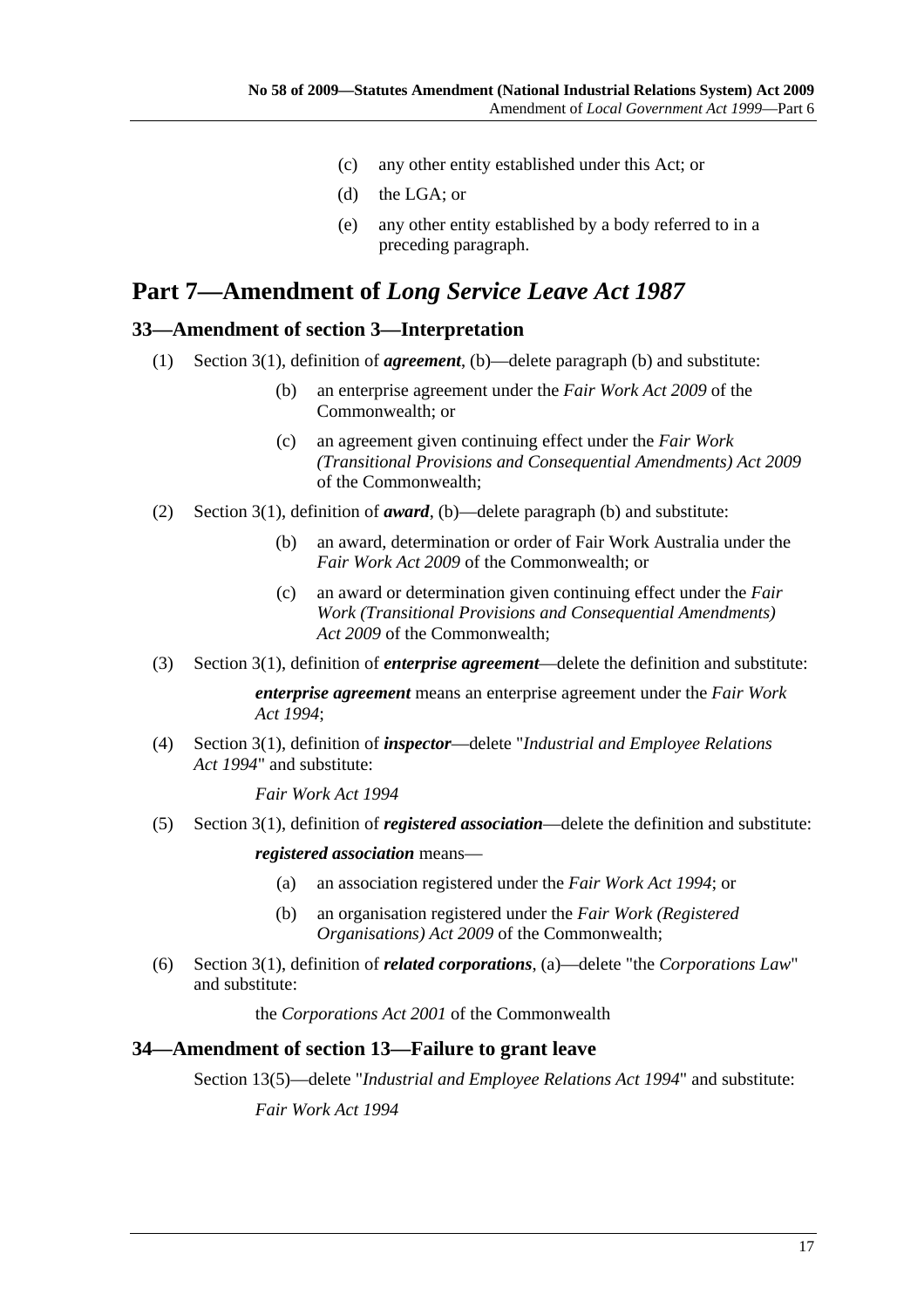## **35—Amendment of section 16—Act not to apply to certain workers**

Section 16(b)—delete paragraph (b) and substitute:

- (b) under a fair work instrument under the *Fair Work Act 2009* of the Commonwealth; or
- (c) under an instrument given continuing effect under the *Fair Work (Transitional Provisions and Consequential Amendments) Act 2009* of the Commonwealth.

## **Part 8—Amendment of** *Motor Accident Commission Act 1992*

## **36—Amendment of section 29A—Staff**

Section 29A—after subsection (2) insert:

 (3) The Commission is declared not to be a national system employer for the purposes of the *Fair Work Act 2009* of the Commonwealth.

# **Part 9—Amendment of** *Occupational Health, Safety and Welfare Act 1986*

## **37—Amendment of section 4—Interpretation**

Section 4(1), definition of *registered association*, (a)—delete paragraph (a) and substitute:

> (a) an association registered under the *Fair Work Act 1994* or an organisation registered under the *Fair Work (Registered Organisations) Act 2009* of the Commonwealth; or

## **Part 10—Amendment of** *Petroleum (Submerged Lands) Act 1982*

## **38—Amendment of Schedule 7—Occupational health and safety**

 (1) Schedule 7, clause 3, definition of *registered organisation*—delete the definition and substitute:

> *registered organisation* means an organisation registered under the *Fair Work (Registered Organisations) Act 2009* of the Commonwealth;

 (2) Schedule 7, clause 3, definition of *reviewing authority*—delete the definition and substitute:

*reviewing authority* means Fair Work Australia;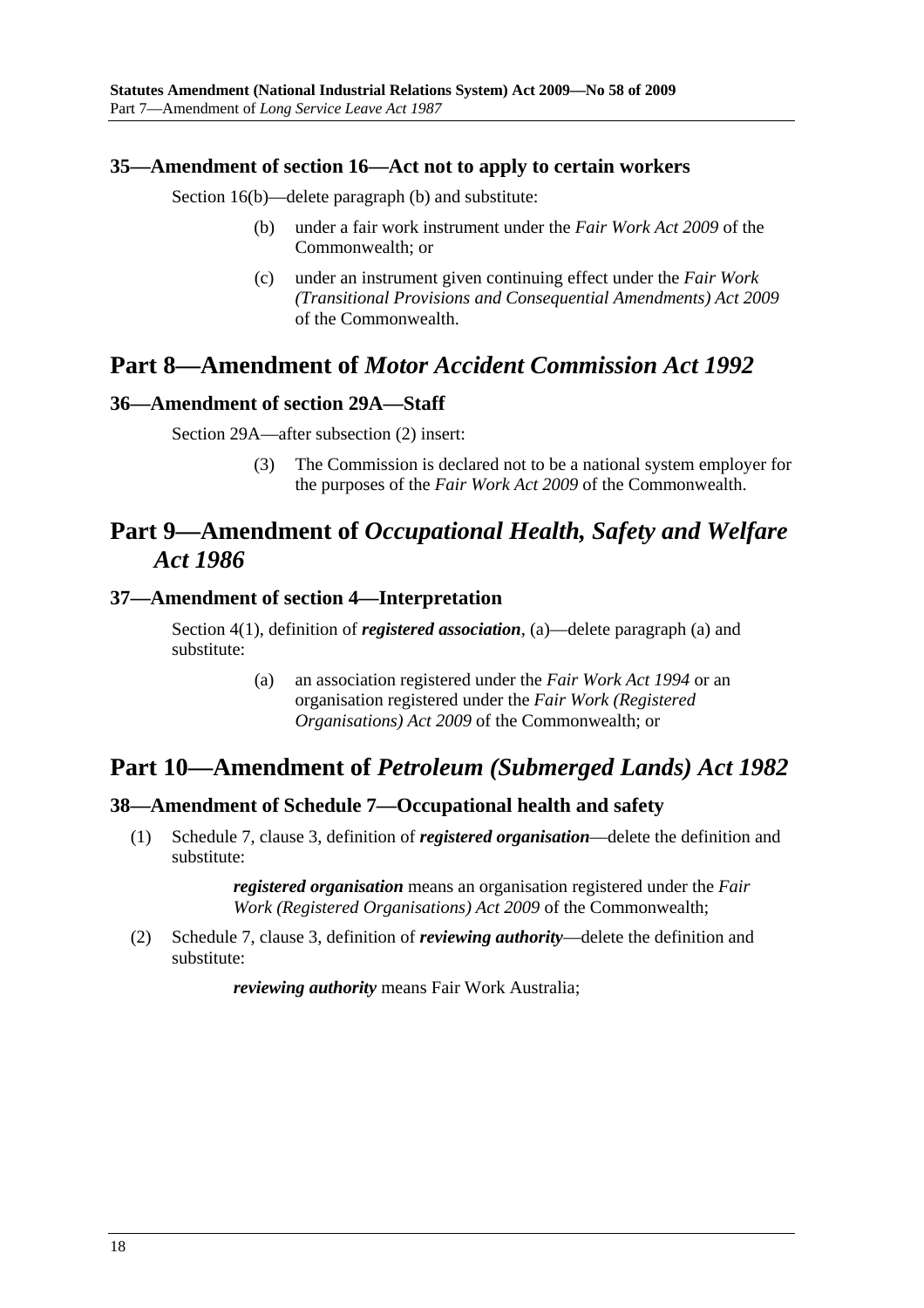# **Part 11—Amendment of** *Public Corporations Act 1993*

## **39—Insertion of section 38B**

After section 38A insert:

## **38B—Exclusion of operation of Commonwealth industrial relations legislation in specified cases**

- (1) The following entities are declared not to be national system employers for the purposes of the *Fair Work Act 2009* of the Commonwealth:
	- (a) the *Adelaide Convention Centre Corporation*;
	- (b) the *Adelaide Entertainments Corporation*;
	- (c) the *Land Management Corporation*.
- (2) The Governor may, by proclamation, fix a day on which a paragraph under subsection (1) will expire.

# **Part 12—Amendment of** *Rail Safety Act 2007*

## **40—Amendment of section 4—Interpretation**

Section 4—definition of *registered association*, (a)—delete paragraph (a) and substitute:

> (a) an association registered under the *Fair Work Act 1994* or an organisation registered under the *Fair Work (Registered Organisations) Act 2009* of the Commonwealth; or

# **Part 13—Amendment of** *South Australian Forestry Corporation Act 2000*

## **41—Amendment of section 15—Staff**

Section 15—after subsection (4) insert:

 (5) The Corporation is declared not to be a national system employer for the purposes of the *Fair Work Act 2009* of the Commonwealth.

## **Part 14—Amendment of** *Stamp Duties Act 1923*

## **42—Amendment of Schedule 2—Stamp duties and exemptions**

 (1) Schedule 2, clause 3(2), item 5—delete "under Schedule 1 of the *Workplace Relations Act 1996*" and substitute:

> of 2 or more organisations under the *Fair Work (Registered Organisations) Act 2009*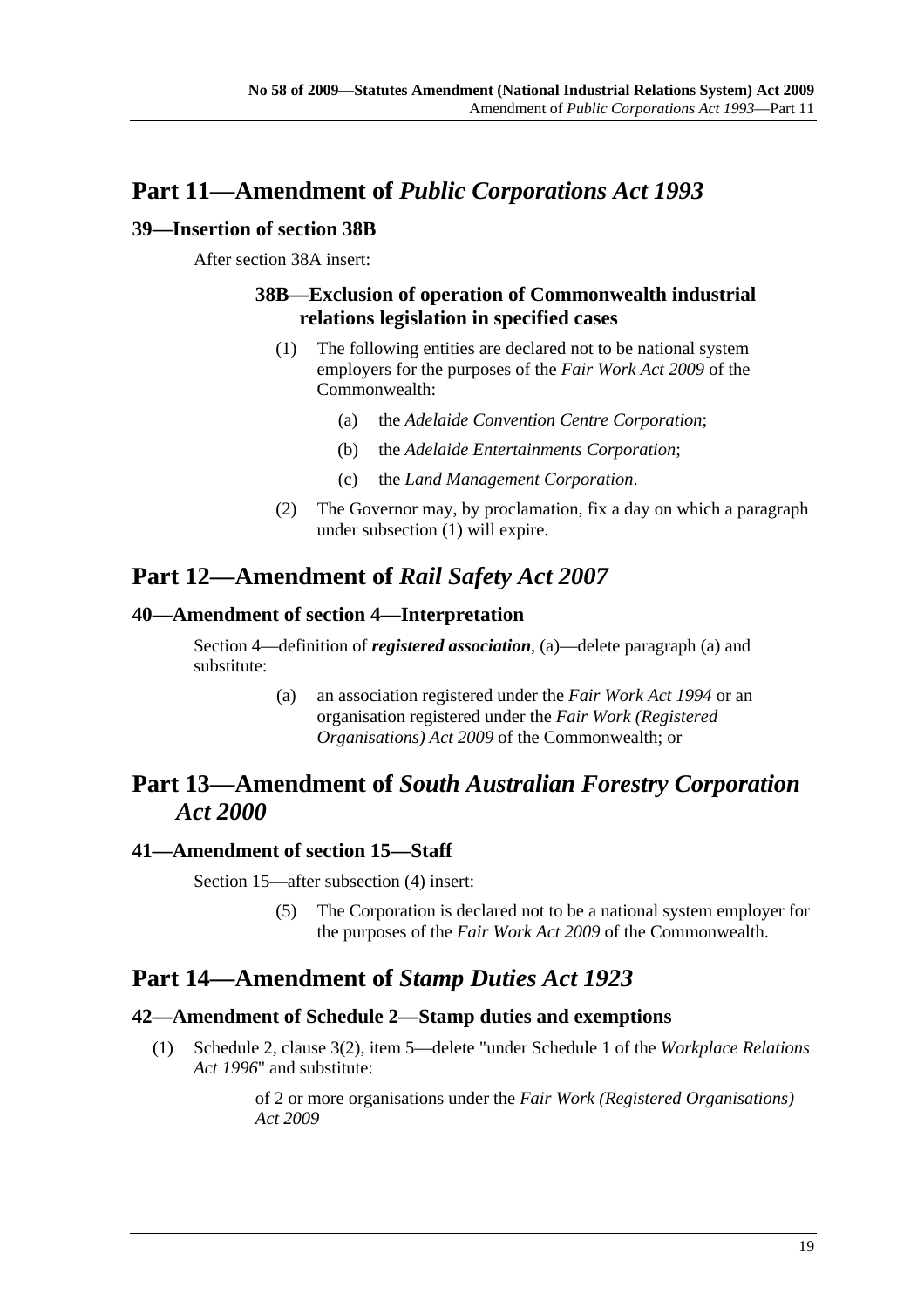(2) Schedule 2, clause 4(2), item 4—delete "under Schedule 1 of the *Workplace Relations Act 1996*" and substitute:

> of 2 or more organisations under the *Fair Work (Registered Organisations) Act 2009*

## **Part 15—Amendment of** *State Lotteries Act 1966*

## **43—Amendment of section 13—Powers and functions of Commission**

Section 13—after subsection (3) insert:

 (4) The Commission is declared not to be a national system employer for the purposes of the *Fair Work Act 2009* of the Commonwealth.

# **Part 16—Amendment of** *Superannuation Funds Management Corporation of South Australia Act 1995*

## **44—Amendment of section 31—Staff of Corporation**

Section 31—after subsection (2) insert:

 (3) The Corporation is declared not to be a national system employer for the purposes of the *Fair Work Act 2009* of the Commonwealth.

# **Part 17—Amendment of** *West Beach Recreation Reserve Act 1987*

## **45—Amendment of section 15—Officers and employees**

Section 15—after subsection (3) insert:

 (4) The Trust is declared not to be a national system employer for the purposes of the *Fair Work Act 2009* of the Commonwealth.

## **Part 18—Amendment of** *WorkCover Corporation Act 1994*

## **46—Insertion of section 22A**

After section 22 insert:

## **22A—Exclusion of operation of Commonwealth industrial relations legislation**

The Corporation is declared not to be a national system employer for the purposes of the *Fair Work Act 2009* of the Commonwealth.